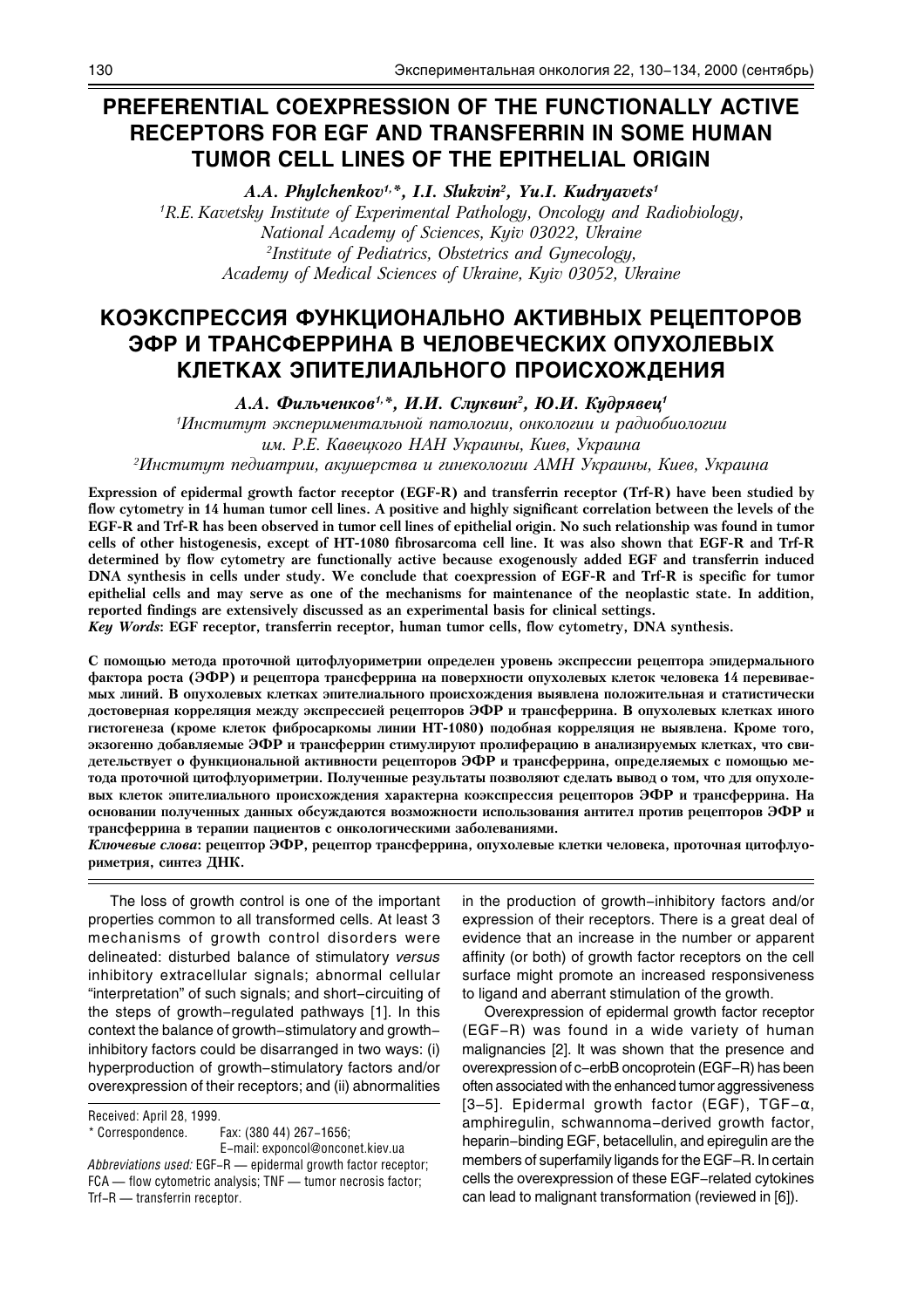Transferrin (Trf) is a major iron-binding serum glicoprotein interacting with specific receptors on cell surface. A direct relationship between expression of the Trf receptor (Trf-R) and proliferative capacity of cells was established [7, 8]. The levels of Trf-R in urinary bladder carcinoma [9], colorectal [10], and brain [11] cancers were significantly higher than in normal tissues of similar origin. Moreover, the presence Trf–R in tumor tissue may be an indicator of more unfavorable prognosis in patients with non-small cell lung cancer and oral tumors [12, 13]. These data indicate that both Trf-R and EGF-R can be involved in aberrant regulation of tumor cell proliferation. However, their role in maintaining the malignant phenotype remains to be elucidated.

The aim of the present investigation was to study EGF-R and Trf-R expression using large panel of human tumor cell lines of different histogenesis. All tumor cells of epithelial origin used in the study turned out to coexpress functionally active EGF-R and Trf-R.

## **MATERIALS AND METHODS**

Cytokines and antibodies. EGF from mouse submandibular glands (receptor grade) was purified by hydrophobic chromatography as described earlier [14]. Highly purified human recombinant tumor necrosis factor  $\alpha$  (TNF- $\alpha$ , 5  $\cdot$  10<sup>7</sup> U/mg) was gifted by Dr. V. Korobko (Institute of Bioorganic Chemistry, Moscow, Russia). Human Trf was purchased from Sigma (USA). Monoclonal anti-EGF-R antibody R1 was kindly provided by Dr. I. Gout (Ludwig Institute for Cancer Research, UK). Fluorescein 5-isothiocyanate (FITC)conjugated monoclonal anti-human Trf-R antibody was purchased from Becton Dickinson (USA).

**Cell cultures.** Fourteen human tumor cell lines were used: A-431 (squamous vulvar carcinoma), A-549 (lung adenocarcinoma), CaOv (ovary carcinoma), COLO-320 HSR (colon adenocarcinoma), EwS (Ewing's sarcoma; established by Yu.l. Kudryavets from Ewing's sarcoma tumor, transplanted into the nude mice), HeLa (cervical epithelioid carcinoma), HEp-2 (laryngeal carcinoma), HT-1080 (fibrosarcoma), IMR-32 (neuroblastoma), K-562 (chronic myelogenous leukaemia), KB (epidermoid carcinoma), Mg-63 (osteosarcoma), PA-1 (ovary teratocarcinoma), and U-937 (histiocytic lymphoma) cells. Cell lines were purchased from Cell Line Collection of the R.E. Kavetsky Institute of Experimental Pathology, Oncology and Radiobiology (Kyiv, Ukraine). All cells were cultured in RPMI 1640 medium supplemented with 10% FCS at 37°C in a humidified atmosphere of 95% air and 5% CO<sub>2</sub> in 50 cm<sup>2</sup> tissue culture flasks or 24-well plates (Nunclon, Denmark).

Flow cytometric analysis. In flow cytometric analysis (FCA) all cell lines were studied in the late phase of logarithmic growth. Single-cell suspensions of tumor cells were washed twice with phosphate-buffered saline (PBS) and 10<sup>5</sup> tumor cells in 50 µl BSA-PBS were incubated with 10 µl of FITC-labeled anti-Trf-R antibody. Incubation was carried out at 4°C to prevent internalization of the antibody-antigen complex. Cells were then washed twice with 2 ml of BSA-PBS at 4°C and propidium iodide was added to each sample to a final concentration 2  $\mu q$ /ml to allow the exclusion of dead cells from analysis. The cell fluorescence was analyzed using FACScan flow cytometer (Becton Dickinson, USA) equipped with 15 mW argon laser set at 488 nm. No less than 10<sup>4</sup> living cells in each experiment were analyzed. Relative amounts of surface Trf-R were quantitated by calculating the difference in fluorescence intensities between cells exposed and not exposed to the antibody. For indirect FCA tumor cells incubated with 10 µl of monoclonal anti-human EGF-R antibody R1 and then washed twice and resuspended in BSA-PBS containing 5 µl of FITC-labeled goat anti-mouse IgG (Becton Dickinson, USA). The results were analyzed by the LYSYS software (Becton Dickinson, USA).

 ${}^{3}[H]$ -Thymidine incorporation. 3-4  $\cdot$  10<sup>4</sup> cells were plated in each well of 24-well plates. The medium was replaced by serum free medium (SFM) for 26-30 h, and then either single cytokine (EGF, Trf, TNF- $\alpha$ ) or their combinations in fresh SFM were added for up to 20 h. EGF, Trf, and TNF $-\alpha$  were tested in doses 6 nM, 10 nM, and 1000 U/ml, respectively. Upon incubation, methyl-3H-thymidine (0.5 µCi per well) was added in SFM for at least 4 h. The medium in each well was aspirated and cells were resuspended in trypsin/versene before the addition of 20% TCA. The cells were harvested 1.5 h later on the filter mats (Wallac Oy, Finland) by washing the wells two times in 10% TCA and water and then drying the filter mats at  $60^{\circ}$ C for 30 min. Each mat was then counted in Betaplate 1205 counter (Wallac Oy, Finland).

**Data analysis.** For estimating the levels of EGF-R and Trf-R expression on the surface of tested cells we used the Kolmogorov-Smirnov statistics, allowing us to estimate the level of differences between histograms of specifically labeled and unlabeled cells [15]. Student's t test was used to assess statistical significance in the cell growth experiments. A statistical difference was considered significant when  $P < 0.05$ . The r correlation coefficient between EGF-R and Trf-R status was computed using least squared regression analysis. P values reported are two-sided.

### **RESULTS**

The representative histograms of human tumor cell lines studied by FCA are shown in Fig. 1. To measure relative amounts of the cell surface EGF-R and Trf-R in different cell lines we used D/s(n) value indicative of the similarity between the compared curves [15]. The closer to zero  $D/s(n)$  is the more alike two curves are. The null hypothesis was rejected with probability lower than  $P < 0.001$  (given  $D/s(n) = 14.1$ ). In accordance with this  $D/s(n) > 14.1$  was used as a cutoff value for EGF-R or Tfr-R positivity.

As seen in Fig. 1 and Table 1, high amounts of EGF-R  $(D/s(n)$  ranged from 20 to 35) were found in A-431. HEp-2. HeLa and KB cell lines. A-549, CaOv, HT-1080 and COLO-320 HSR cells expressed EGF-R, but to a lesser degree than above mentioned cell lines. No significant difference was observed between control and R1 histograms for IMR-32, MG-63, PA-1, EwS, K-562 and U-937 cells  $(D/s(n)$  is  $\leq 14.1$ ). At the same time, U937,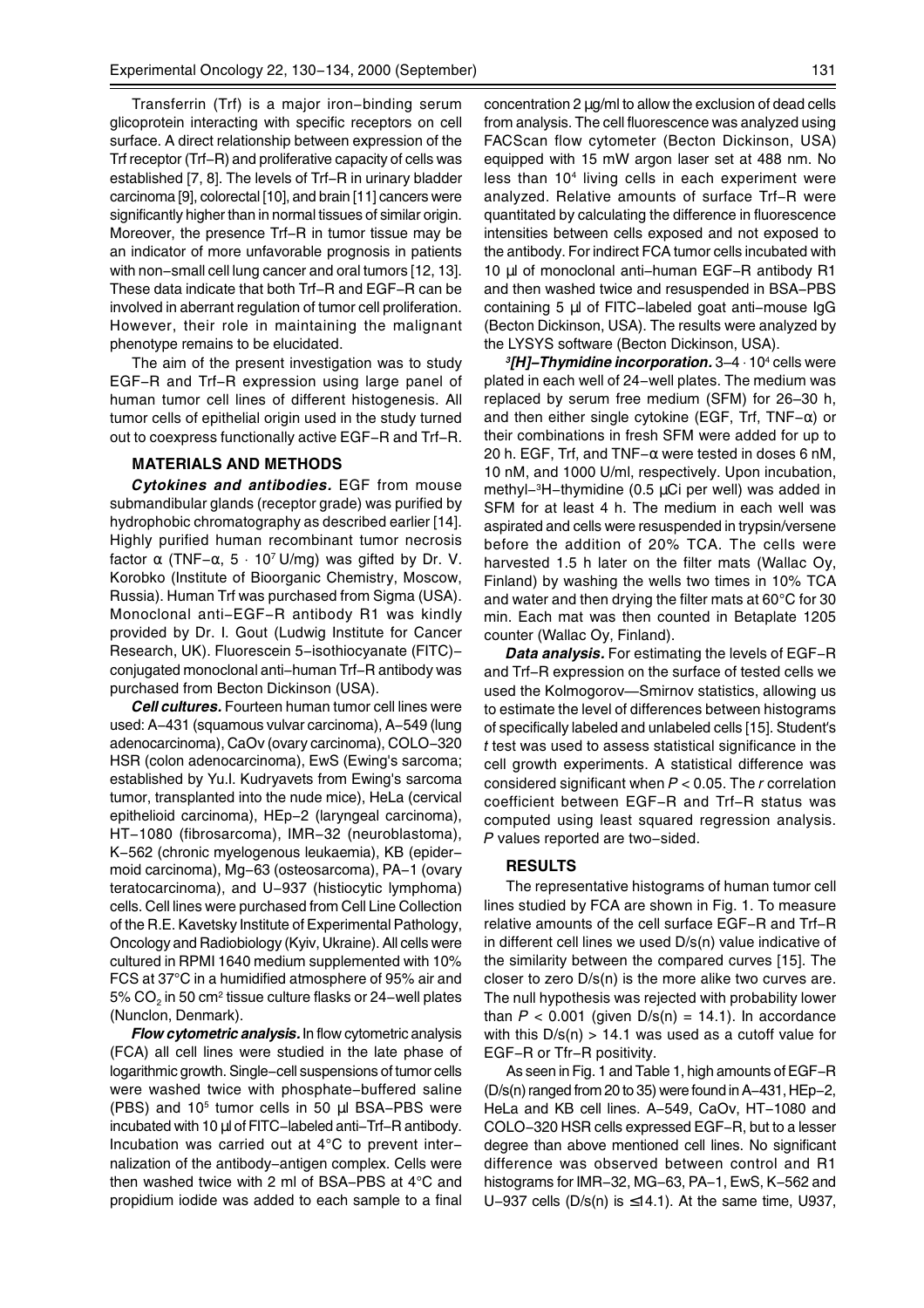Table 1. Comparative analysis of EGF-R and Trf-R expression levels in human tumor cells under study according to the D/s(n) value

| EGF-R             |           | in-R         |         |  |
|-------------------|-----------|--------------|---------|--|
| >14.1             | $\leq 14$ | >14.1        | ≤ 14.1  |  |
| <b>Cell lines</b> |           |              |         |  |
| $A - 431$         | $IMR-32$  | $U - 937$    | $PA-1$  |  |
| U-373 MG          | $Ma-63$   | K-562        | $Mg-63$ |  |
| $HEp-2$           | EwS       | EwS          |         |  |
| HeLa              | $PA-1$    | $HEp-2$      |         |  |
| KB                | $U - 937$ | A-431        |         |  |
| CaOv              | $K-562$   | KB           |         |  |
| HT-1080           |           | HeLa         |         |  |
| COLO-320 HSR      |           | $A - 549$    |         |  |
|                   |           | CaOv         |         |  |
|                   |           | HT-1080      |         |  |
|                   |           | COLO-320 HSR |         |  |
|                   |           | $IMR-32$     |         |  |

K562, EwS, HEp-2 and A-431 cells expressed high number of Trf-R (D/s(n) ranged from 34 to 40). Significantly lower amounts of Trf-R were found in A-549, KB, HeLa, CaOv. HT-1080. COLO-320 HSR and IMR-32 cell lines. PA-1 and MG-63 cells did not demonstrate any specific reactivity with anti-Trf-R antibody.

EGF-R and Trf-R status of human tumor cell lines under study is summarized in Table 2. As shown, all eight EGF-R-positive cell lines were Trf-R-positive while only two of 6 EGF-R-negative cell lines were Trf-R-negative. The findings of FCA were generally in good agreement with the results of radioreceptor assays (data not shown). In addition, comparison of the EGF-R and Trf-R status shows (Fig. 2) that these two endpoints for cells of epithelial origin have a positive correlation  $(r = 0.86)$ . In contrast, in tested cells of another origin such a relationship is not fulfilled.

In order to demonstrate a functional activity of EGF-R and Trf-R, we have examined the mitogenic response of tested cells to exogenous EGF and Trf.

| <b>Table 2.</b> EGF-R and Trf-R status in human tumor cell lines under study |                                               |  |       |  |
|------------------------------------------------------------------------------|-----------------------------------------------|--|-------|--|
|                                                                              | Receptor status EGF-R-positive EGF-R-negative |  | Total |  |
| Trf-R-positive                                                               |                                               |  | 12    |  |
| Trf-R-negative                                                               |                                               |  |       |  |
| Total                                                                        |                                               |  | 14    |  |

Three tumor cell lines were chosen for this purpose: A-431 cells (with high level of both EGF-R and Trf-R expression), HT-1080 cells (with low level of both EGF-R and Trf-R expression), and PA-1 cells which did not show any EGF-R or Trf-R expression.

As shown in Fig. 3, in A-431 carcinoma cells EGF was very effective in promoting a decrease in <sup>3</sup>[H]-thymidine incorporation over basal values. In contrast, treatment of serum-free A-431 cells with Trf enhanced DNA synthesis in these cells, A-431 cell growth was also accelerated by combination of both EGF and Trf. Interestingly, A-431 cells do not respond to EGF, Trf, and TNF- $\alpha$  when these factors were added together (Fig. 3).

EGF by itself, stimulated growth of HT-1080 fibrosarcoma cells (Fig. 3). Similarly, Trf increased the proliferation of HT-1080 cells, although to a lesser degree than in A-431 cells. EGF and Trf synergistically enhanced DNA synthesis in HT1080 cells. Although TNF $-\alpha$  alone inhibited arowth of these cells. EGF and Trf diminished this effect and weakly increased cell proliferation. EGF was incapable to stimulate serum-free growth of PA-1 teratocarcinoma cells either alone or in combination with Trf or TNF $-\alpha$  (Fig. 3).

## **DISCUSSION**

According to the data of the comparative analysis of EGF-R and Trf-R in the human tumor cell lines under study could be classified into three maior groups. All 8 EGF-R-positive tumor cell lines turned out to share Trf-R, being therefore EGF-R/Trf-R-positive. Four of

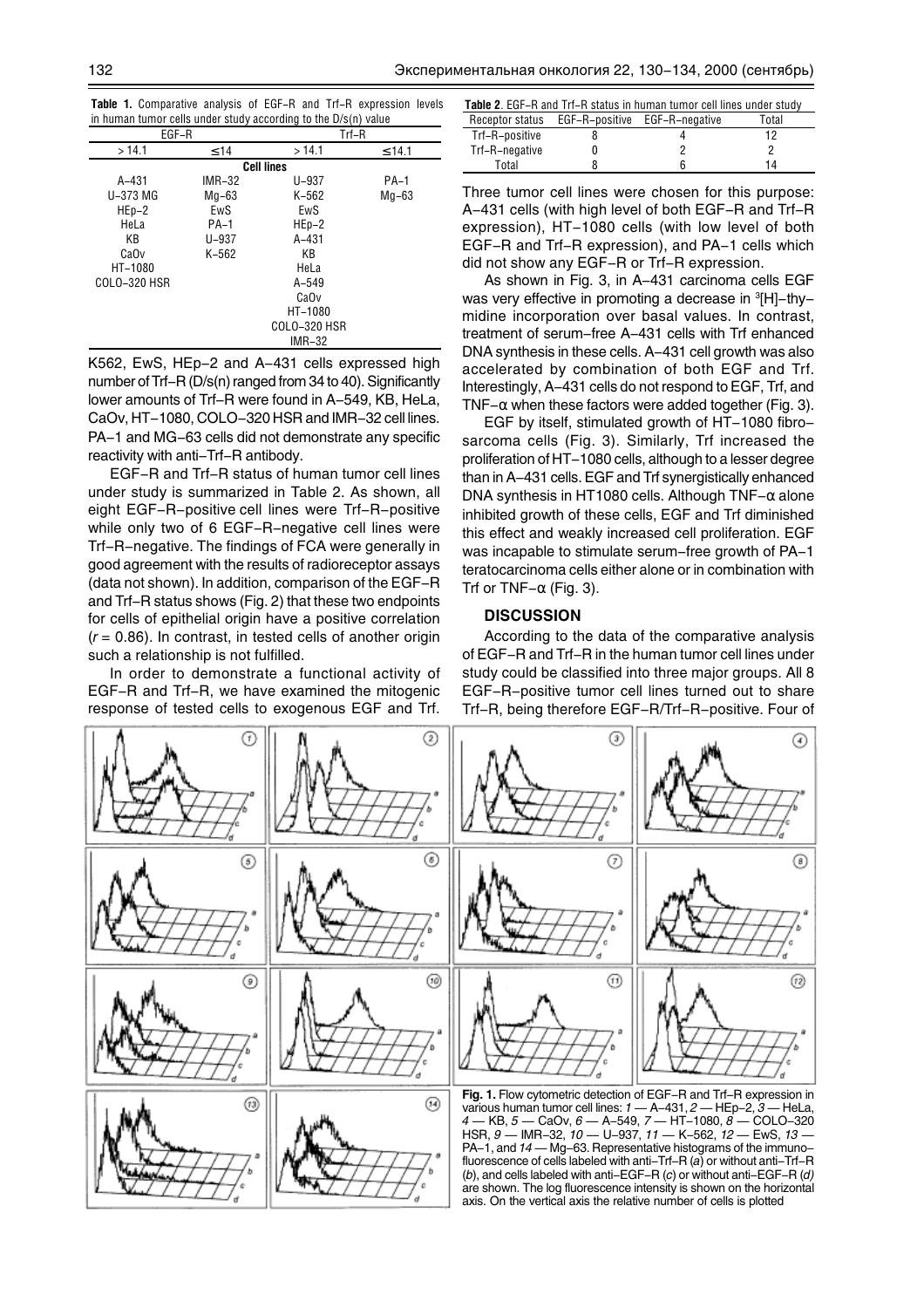

Fig. 2. Correlation between EGF-R and Trf-R status in human tumor cells of epithelial origin



Fig. 3. Effect of EGF, Trf, and TNF- $\alpha$  on proliferation of A-431, HT1080 and PA-1 cells measured by <sup>3</sup>[H]-Thymidine incorporation (0.5 µCi/well added) into quiescent cells after addition of exogenous cytokines. Data are expressed as percentage of incorporation relative to control

12 Trf-R-positive cell lines (EwS, IMR-32, K-562, U-937) did not express EGF-R (EGF-R-negative/ Trf-R-positive cells). MG-63 and PA-1 cells were EGF-R/Trf-R-negative. The evidence obtained are therefore in favour of coexpression of EGF-R and Trf-R characteristic of all lines of epithelial origin, except for HT-1080 fibrosarcoma cells. The findings have been further corroborated by the correlation analysis (Fig. 2). In fact, this phenomenon is quite consistent taking into account the maximum proliferative capacity pertaining to the epithelium. Such a capacity should be maintained by both specialized and versatile growth stimulation agents such as EGF and Trf respectively.

The coexpression of EGF-R and Trf-R has also been reported in several in vivo studies. C. Limas [16] found that four of six patients with invasive urotelial neoplasms whose biopsies were positive for Tfr-R also demonstrated strong EGF-R staining. Other authors have obtained similar results with adenocarcinoma of the prostate [17]. Interestingly, EGF-R and Trf-R tended to be coexpressive in malignant epithelial cells.

The response of A-431 and HT-1080 cell lines to EGF or Trf demonstrates that EGF-R and Trf-R are capable of transducing regulatory signals initiated by these factors. The data on HT-1080 cells suggest that Trf could potentiate mitogenic effect of EGF. This result is consistent with the data obtained in both normal and tumor cells [18, 19]. Several reports demonstrating that EGF binding to EGF-R have resulted in rapid (within 5 min) mobilization of Trf-R to the cell surface of normal fibroblasts and NIH 3T3 cells [20, 21]. In epidermoid carcinoma KB cells, formation of prodigious ruffles in the plasma membrane was observed after treatment with EGF and correlated with up-regulation of cell surface Trf-R [22]. One might speculate that the synergy between EGF and Trf in our study is a consequence of Trf-R transmodulation by EGF.

The data reported here may have additional importance. Simultaneous detection of EGF-R and Trf-R expression by FCA may be a valuable method for a precise evaluation of the tissue origin of the tumor under study. More important, our findings provide an experimental basis for clinical settings. Several cancer treatment modalities targeted at EGF-R or Trf-R are under development, including the anti-receptor antibodies coupled to the toxic agents or radionuclides [23, 24]. In particular, a few bifunctional single-chain immunotoxin fusion proteins with the ability to bind specifically to EGF-R or Trf-R and other tumor-associated antigens have been recently engineered [25, 26]. Moreover, C. Somasundaram et al. [27] reported trispecific  $F(ab)_3$ antibody conjugate (TAC) with specificities for the Fc gamma receptor I (Fc gamma RI/CD64), EGF-R and HER2/neu receptor. The TAC was cytotoxic to cancer cells expressing the targeted tumor-associated receptors. Compared with conventional EGF-R monoclonals bi- and trispecific antibodies induced significantly enhanced cytotoxicity. The results described herein suggest that EGF-R- and Trf-R-directed immunotoxins or radioimmunoconiugates may offer an perspective approach for targeting epithelial malignancies refractory to conventional chemotherapeutic strategies.

Finally, from the screening assay by FCA performed in 14 human tumor cell lines it was concluded that all human tumor cells of epithelial origin studied in present work coexpressed EGF-R and Trf-R. Moreover, EGF-R and Trf-R detected by FCA are functionally active as reflected by increased DNA synthesis in response to exogenous EGF and Trf. In HT-1080 cells, EGF and Trf act synergistically when present together. It is possible that transmodulation of Trf-R by EGF is directly involved in a stimulatory effect of EGF on Trfinduced cell proliferation.

### **ACKNOWLEDGMENTS**

We would like to thank Dr. I. Gout (Ludwig Institute for Cancer Research, London, UK) and Dr. V. Korobko (Institute of Bioorganic Chemistry, Moscow, Russia) for their generous gifts of the EGFR1 antibody and human recombinant TNF- $\alpha$ .

#### **REFERENCES**

1. Pusztai L, Lewis CE, Lorenzen J, McGee JO'D. Growth factors: regulation of normal and neoplastic growth. J Pathol 1993; 169: 191-201.